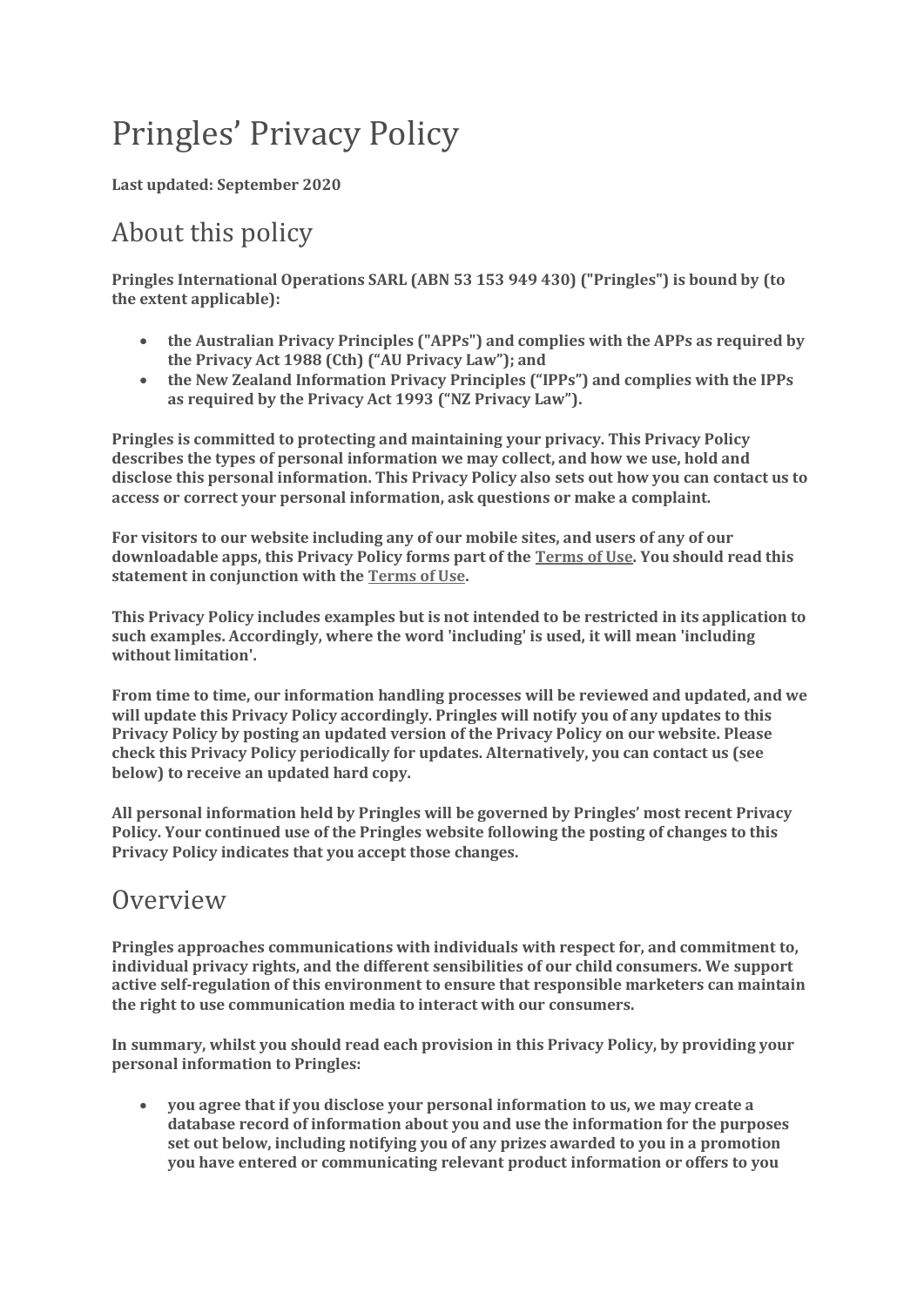- **we may contact you for the purpose of handling an enquiry or complaint you have raised**
- **you may contact us via the methods set out below if you want to know what personal information we hold about you, update that personal information, opt out of receiving communications from us or ask us questions about this Privacy Policy.**
- **you may contact us via the methods set out below if you want to know what personal information we hold about you, update that personal information, opt out of receiving communications from us or ask us questions about this Privacy Policy.**

# Collection of personal information

**The types of personal information Pringles collects will vary depending on the nature of your dealings with Pringles. At all times we try to only collect the personal information that we need for the particular business activity and/or function we are carrying out. The main way Pringles collects personal information about you is when you give it to us. This is generally:**

- **over the telephone (for example, when you contact our Consumer Contact Centre)**
- **via our company owned websites – the Pringles website and the websites and apps of our products and brands (for example, when you register for an offer on one of our product websites or when you complete the Pringles customer electronic feedback form on our website)**
- **when you write to us**
- **when you register for or attend an event organised by us**
- **when you participate in a marketing campaign or promotion administered by us or our representatives.**

**Generally, the types of personal information we collect and hold may include your name, email address, postal address, date of birth, telephone number, details relating to your use of any Pringles product and/or service, details of your enquiry notified to Pringles and any other preferences you tell us about.**

**Our websites use cookies to help facilitate your ongoing access to and use of the websites. When you interact with us via our websites, the information collected from the use of cookies may include the IP address of the device you are using and information about the sites from which you accessed the internet, type of web browser and platform used, the pages visited on our website and the next site visited.**

**You may transact with Pringles anonymously or using a pseudonym where this is reasonable and practicable. However, for most of our activities and functions, we usually need a form of contact information to enable us to properly handle the issue or query (for example, to send a prize awarded to you in a promotion you have entered).**

## Use and disclosure of personal information

**We will only use or disclose personal information for the purpose for which we collected it (primary purpose), a purpose related to the primary purpose, where required or permitted by law or where you have consented to such use or disclosure. The main purposes for which we may use or disclose personal information include:**

**Pringles will only use or disclose personal information for the purpose for which we collected it ("Primary Purpose"), a purpose related to the primary purpose, where required or permitted by law or where you have consented to such use or disclosure. The main purposes for which we may use or disclose personal information include:**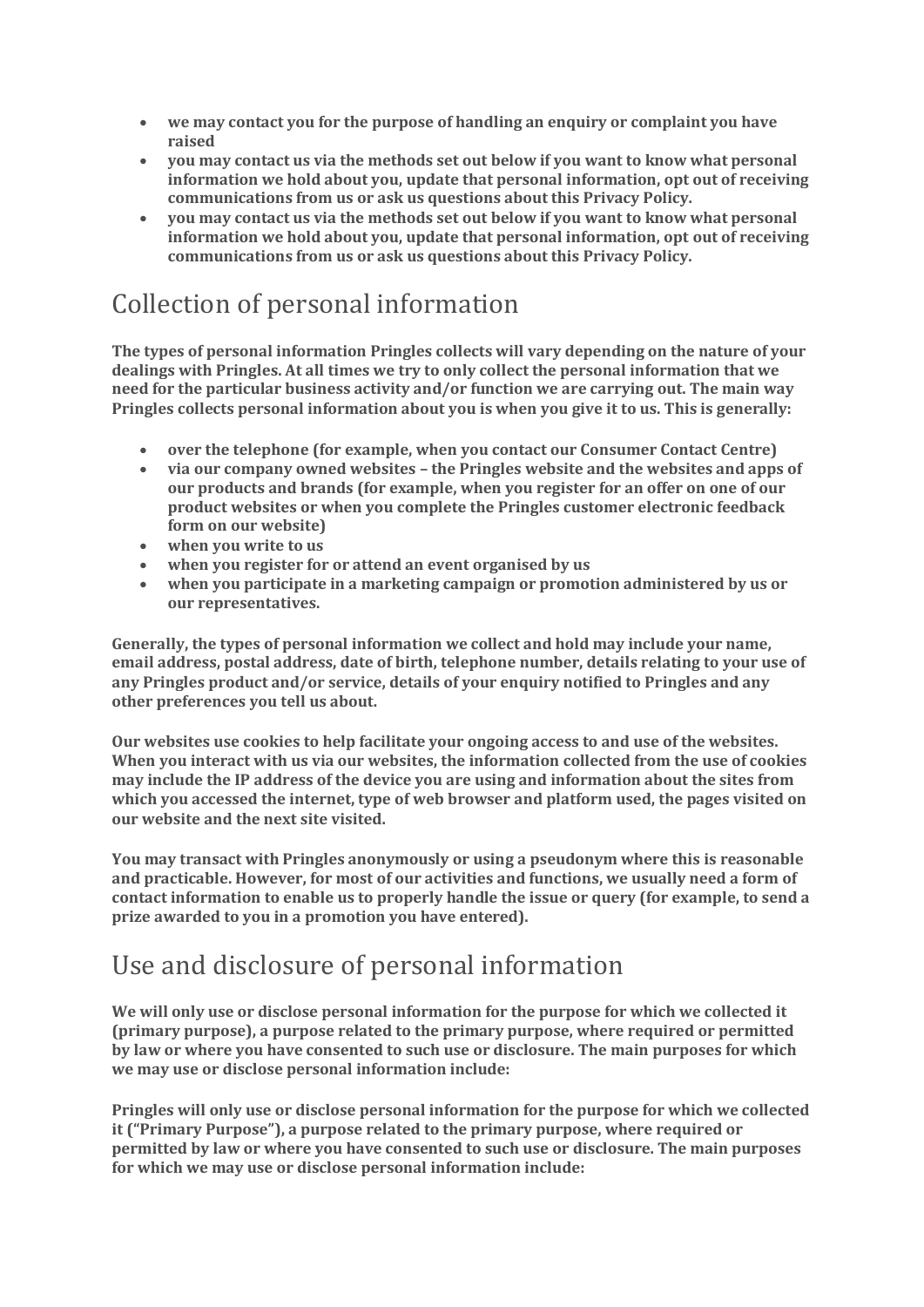- **conducting competitions or promotions (for example, prize fulfilment);**
- **investigating or addressing a request, enquiry or complaint you have made;**
- **providing you with news or information about our products;**
- **conducting internal research aimed at improving our products or campaigns;**
- **occasionally sending marketing or promotional material about our products or offers that we consider you may be interested in;**
- **maintaining and keeping our records up to date and accurate;**
- **verifying your identity; and**
- **to maintain, secure, operate and/or improve our websites and services and your experience when using them.**

**We may state a more specific purpose when we collect your personal information.**

**Pringles may also provide personal information to its related bodies corporate for any of the purposes set out in this Privacy Policy.**

**Except as set out in this Privacy Policy, Pringles will not disclose personal information outside of Pringles and its related bodies corporate. Pringles will only disclose personal information to third parties where it is necessary or compulsory to do so. The main instances where Pringles may disclose personal information to third parties include:**

- **to law enforcement bodies, in order to comply with the law or to protect the rights, property or safety of the public or Pringles; or**
- **to external service providers such as prize fulfilment agencies, mailing houses, our consumer contact centre and IT service providers that host our website servers and databases, so they can provide the services we have contracted to them (for instance, to distribute prizes according to our competition terms and conditions or to collect feedback on our services and your experience when using our services).**

## Quality, storage and security of personal information

**Any personal information that you provide Pringles will be stored on secure servers located in the United States of America. The server is maintained by Pringles and its authorised third party IT storage providers. As the server is maintained by Pringles and its authorised third party IT storage providers, these entities may access your personal information however any such use will be for internal administrative purposes only, for example to keep our databases up to date. Pringles takes steps to ensure that third parties, including those located overseas, handle all personal information in accordance with the APPs and this Privacy Policy.**

**Pringles considers the security of your personal information is of utmost importance. To this end, Pringles takes all physical and electronic steps to keep the personal information we hold secure from unauthorised access, misuse, modification, loss and interference, both internally and externally. For example, Pringles only permits your details to be accessed by authorised personnel, and maintains up to date electronic protections and tools to safeguard our systems. Additionally, we take reasonable steps to destroy or permanently de-identify personal information in a secure manner when we no longer need it, in accordance with set Pringles policies and procedures. We also ensure that we only disclose your information to third parties where it is necessary or compulsory to do so, and we impose strict security requirements on all such third parties regarding how they hold and deal with personal information. Unfortunately, no data transmission over the internet can be guaranteed to be fully secure and you need to be aware of this when communicating with or providing personal information to Pringles over the internet.**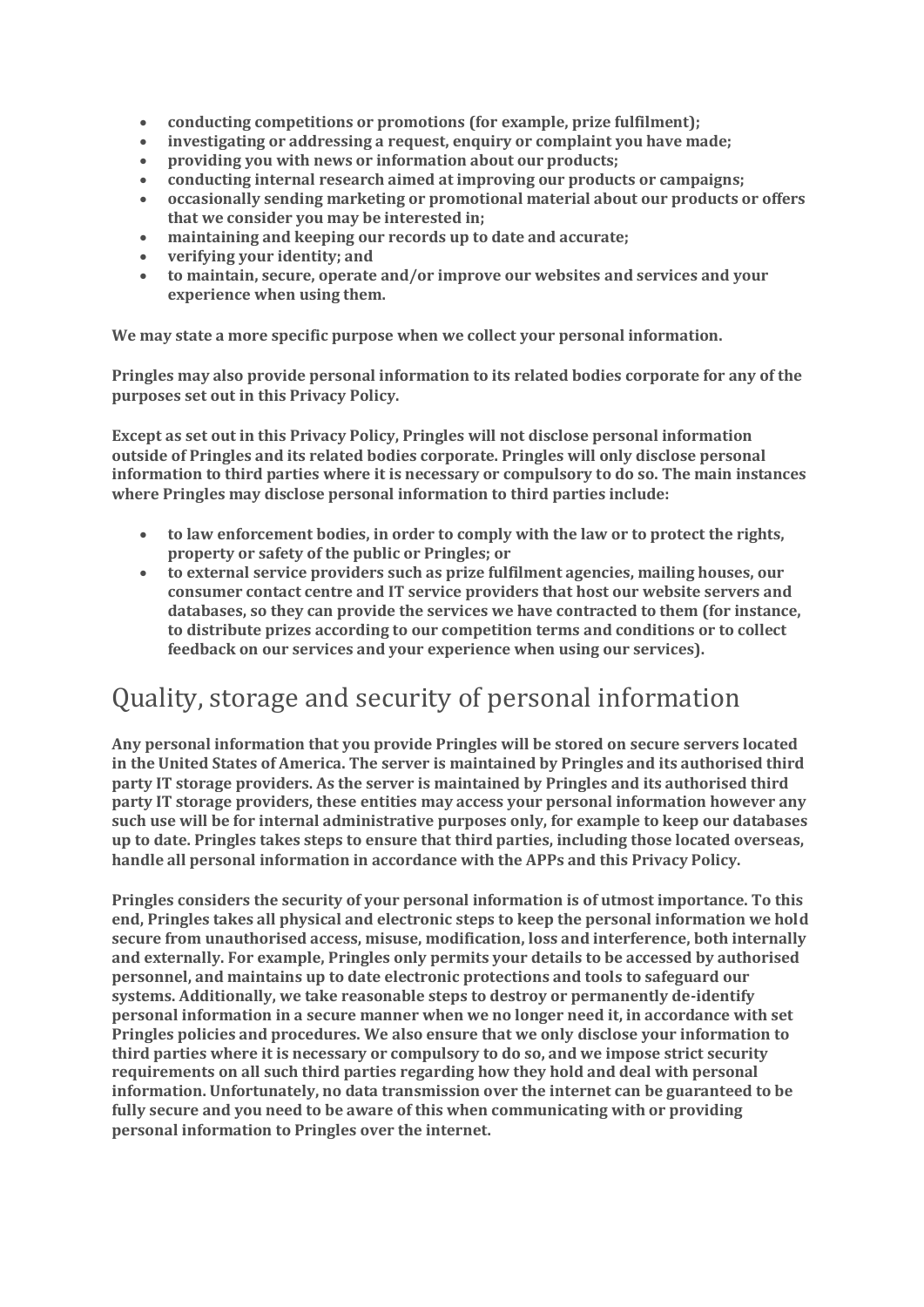**To ensure that the personal information we collect is accurate, we record information in a consistent format and according to standard protocols, promptly update our records when we receive new or updated information, only grant edit rights to personnel on a need to know basis and regularly audit our databases.**

## Changes and access to personal information

**If you want to:**

- **know what personal information Pringles holds about you or gain access to this personal information;**
- **update or correct any personal information Pringles holds about you; and/or**
- **request that Pringles ceases using your personal information for any or all of the purposes described in this Privacy Policy**

**you may do so by contacting us in writing or by telephone as set out below (see "Contact us" section, below).**

**When you contact us with such a request, we will take steps to update your personal information, provide you with access to your personal information and/or otherwise address your query within a reasonable period after we receive your request. To protect the security of your personal information, you may be required to provide identification before we update, or provide you with access to your personal information.**

**In any marketing communication sent by us directly to you (for instance by email), you will be given the option to 'opt out' from receiving communications from Pringles, such as by clicking on an 'unsubscribe' link in the body of an email or at the end of an email.**

## Questions or complaints?

**If you have any questions about Pringles' Privacy Policy, receive communications purporting to be connected with Pringles that you believe have been sent to you other than in accordance with this Privacy Policy, or would like to complain about a breach of your privacy, please contact the Pringles Consumer Contact Centre (see "Contact us" section, below). Our staff are prepared to address any concerns you may have about our handling of personal information. We will take steps to assess and handle your query and complaint within a reasonable period after we receive your request.**

#### Contact us

**Pringles Consumer Contact Centre Address: 41-51 Wentworth Avenue, Pagewood, NSW 2035, Australia. Email: consumer.affairs@Pringles.com Telephone: 1800 770 828 (Australia) or 0800 403 983 (New Zealand)**

#### More information

**If you are located in Australia, more information about privacy law and the APPs is available from the Office of the Australian Information Commissioner at [http://www.oaic.gov.au/.](http://www.oaic.gov.au/) You can contact the Office of the Australian Information Commissioner on 1300 363 992 or by writing to: GPO Box 5218, Sydney NSW 2001.**